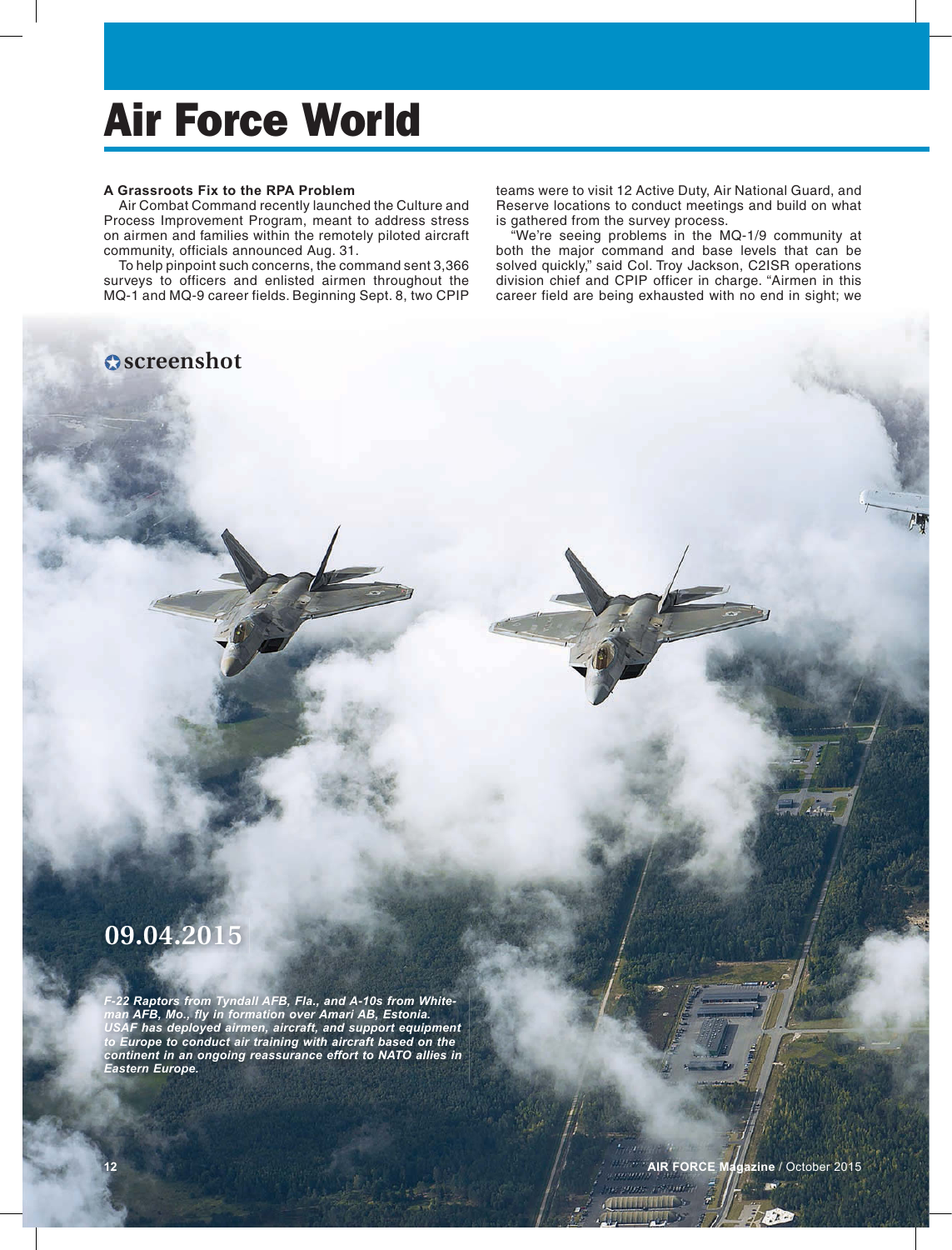want to fix this." The program is based on Air Force Global Strike Command's Force Improvement Program. It takes a grassroots approach to identifying and solving problems.

### **Air Force Adds Civil Air Patrol to Total Force**

The Civil Air Patrol is now included in the Total Force when conducting missions for the Air Force as the official auxiliary, the Air Force announced. The service expanded the descriptions of the Total Force in the updated Doctrine Volume 2, "Leadership," in August.

Members of the auxiliary should be referred to as airmen during the performance of their official duties, and leaders should consider CAP along with the other parts of the Total Force when planning the best way to complete the mission.

CAP has about 57,000 volunteers and 550 aircraft, and members fly nearly 100,000 hours each year for a wide range of missions.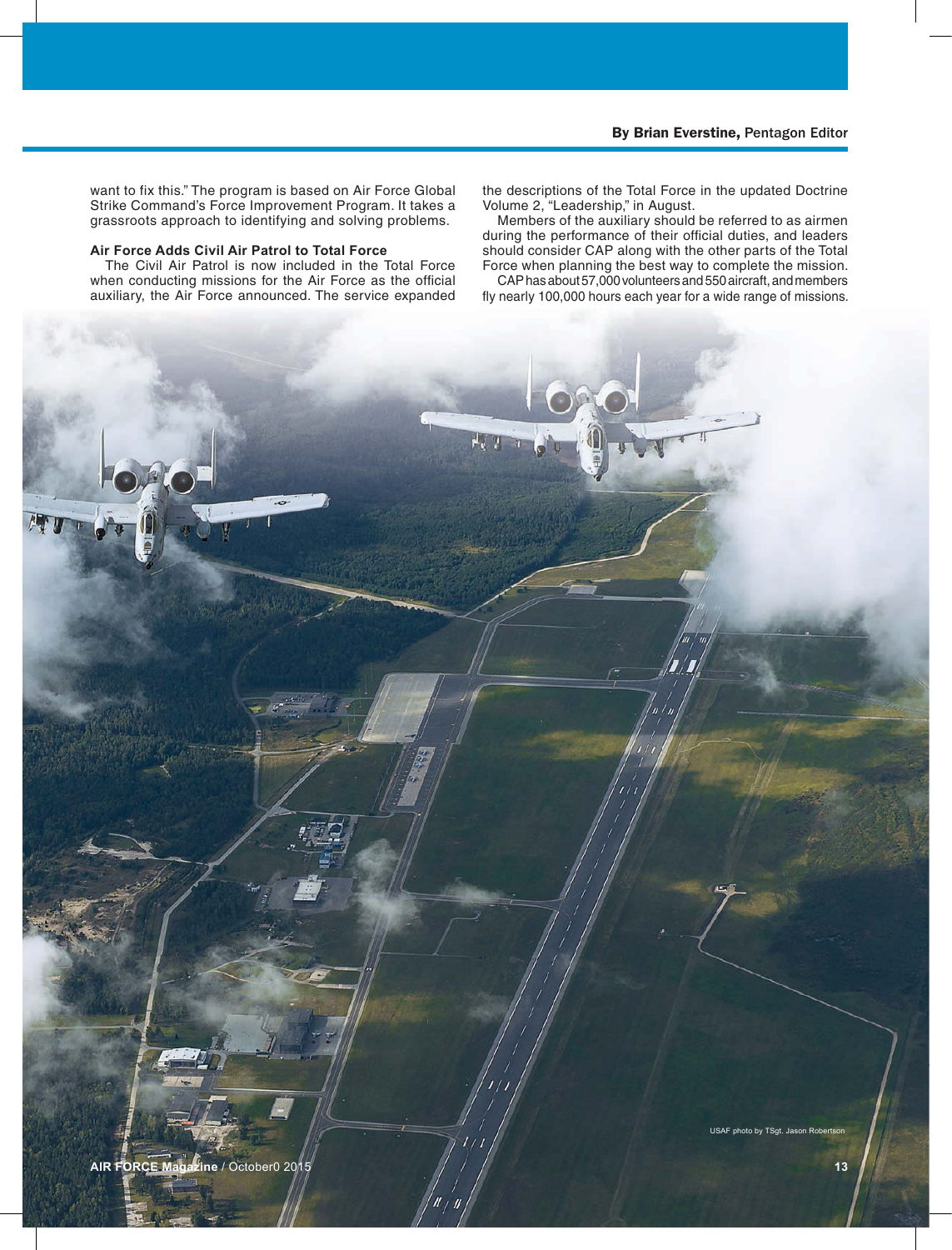

### **Building an F-35 Maintenance Force**

The Air Force has enough maintainers in place to meet the initial operational capability deadline for the F-35 by moving A-10s to backup status, transferring some Active Duty maintainers out of associate units, contracting one maintenance unit, and converting some airmen to the F-35 from the F-16, USAF spokeswoman Ann Stefanek said.

The Air Force had said it would not have enough airmen to meet the IOC date of August 2016 if it could not proceed with its plan to retire the A-10, but after Congress blocked the bulk of that move, the service was able to move 18 A-10s to backup inventory status, freeing up some maintainers, Stefanek said.

To add more, USAF moved some Active Duty airmen from associate units with the Guard and Reserve, along

### **Hill Gets First F-35s**

The first F-35A Lightning IIs assigned to Hill AFB, Utah, touched down at the base Sept. 2. Airframes AF-77 and AF-78 are assigned to the 388th Fighter Wing and Air Force Reserve Command associate 419th FW.

Hill is slated to receive 72 F-35As by 2019, becoming the Air Force's first combat-coded Lightning II unit when the jets reach initial operational capability, targeted for the latter part of next year.

Hill is the fifth Air Force and 10th overall base to receive the strike fighter. It activated the 34th Fighter Squadron as its first dedicated F-35A squadron earlier this summer and plans to have at least 15 aircraft there by next summer.

*A Puff of Smoke: A United Launch Alliance Atlas V rocket launches a Mobile User Objective System satellite from Cape Canaveral AFS, Fla., on Sept. 2. MUOS is a military satellite designed to improve communication between mobile US forces.*

with contracting out the 62nd Aircraft Maintenance Unit at Luke AFB, Ariz., and converted F-16 maintainers at Hill AFB, Utah, earlier than planned. The Air Force plans to meet IOC with the units at Hill. (See "Hill Gets First F-35s.")

### **New Four-Star Positions**

Gen. David L. Goldfein officially became the 38th Air Force vice chief of staff Aug. 6 during a ceremony at JB

## By the Numbers

# 1,422

Number of Air Force units eligible for the Global War on Terrorism service streamer. The units are now authorized to add the streamer to their unit colors in recognition of direct support of combat operation since 2001. Home units, rather than expeditionary units, can retain their campaign streamers, the Air Force announced Sept. 1. Units are eligible for deployments to Afghanistan and Iraq, home-station missions such as Operation Noble Eagle, or direct combat support, such as remotely piloted aircraft operations.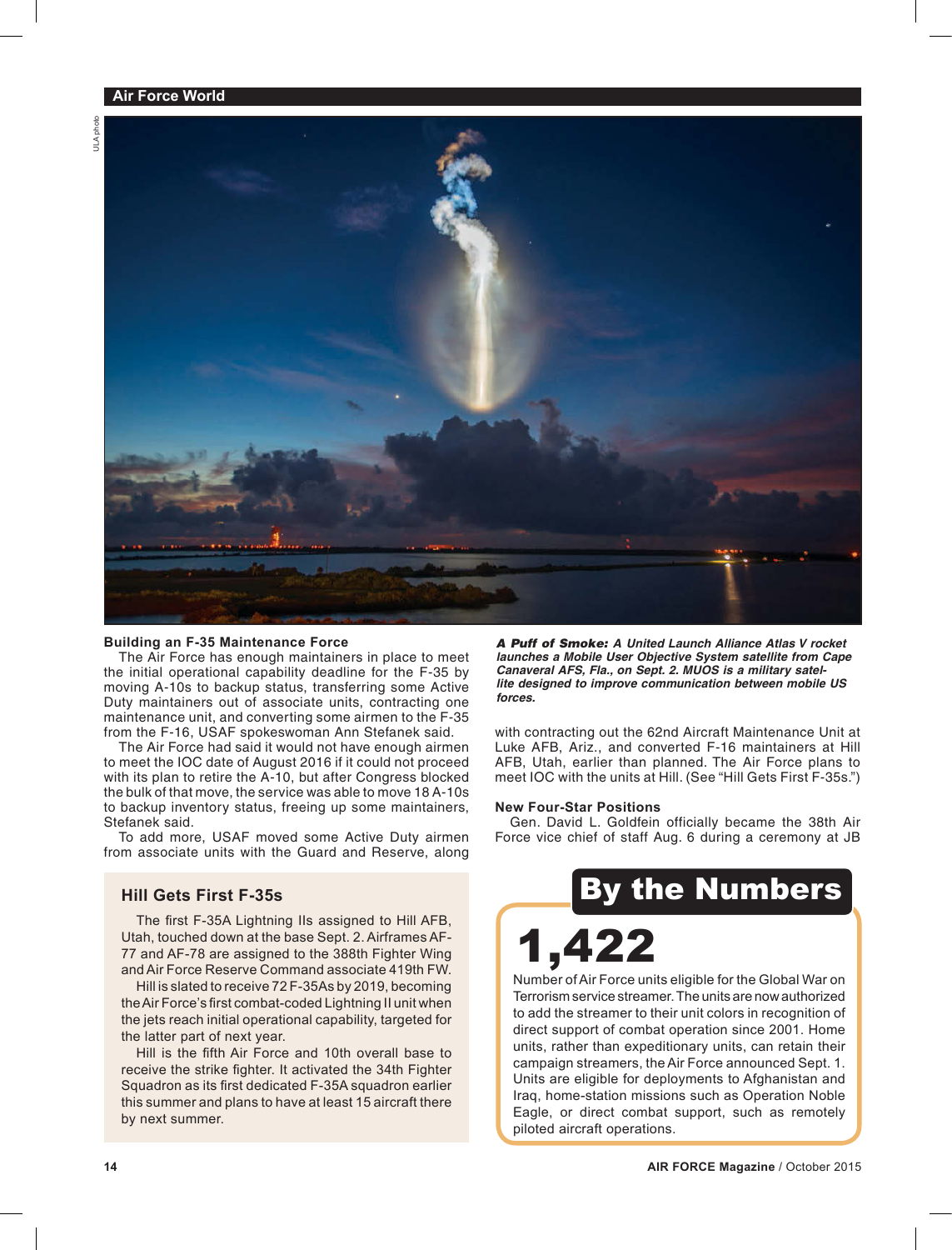Anacostia-Bolling, D.C. Goldfein, who previously served as director of the Joint Staff at the Pentagon, also was promoted to four-star rank at the ceremony.

Goldfein took over the role as the service's No. 2 uniformed officer from Gen. Larry O. Spencer, who retired after nearly 44 years of uniformed service and now serves as president of the Air Force Association.

Gen. Darren W. McDew assumed command of US Transportation Command from Air Force Gen. Paul J. Selva during an Aug. 26 ceremony at Scott AFB, Ill.

Defense Secretary Ashton B. Carter officiated at the change of command, saying McDew is one of the "most accomplished military leaders" who will now oversee a "vital command."

Selva is now the vice chairman of the Joint Chiefs of Staff.

The new head of Air Mobility Command, Gen. Carlton D. Everhart II, assumed command of AMC during an Aug. 11 ceremony at Scott.

### **USAF Opens SAR Services to Civilians**

The Air Force has extended more sexual assault prevention and response services to civilians, service Secretary Deborah Lee James said Aug. 24.

Previously, only civilian employees stationed outside of the United States and service members had access to sexual assault response coordinators, and civilians could only file unrestricted reports. Now, civilians can get crisis intervention and advocacy services from SARCs and victim advocates 24 hours a day, seven days a week, no matter where they

*Electric Boogaloo: TSgt. John Rorie runs a postflight inspection on an EC-130H Compass Call at Bagram Airfield, Afghanistan. The EC-130 is an electronic warfare aircraft whose airmen operate offensive counterinformation and electronicattack equipment.*

### **DOD To Increase RPA patrols**

Pentagon officials are finalizing a plan for a 50 percent increase in remotely piloted aircraft missions in just four years. This will tap the Army, special operations forces, and contractors to pick up more sorties while the Air Force tries to beef up the number of its RPA personnel.

Recently authorized to drop down to 60 combat air patrols with its RPA fleet, the Air Force maintained a continuous presence of 65 CAPs just last year. The reduction resulted from USAF seeking some temporary relief for the undermanned and heavily tasked RPA community, as the service attempts to stabilize retention, training, and manning in that sector.

The Pentagon said Aug. 17 it would increase the total number of patrols to 90 by 2019. Defense Department spokesman Army Lt. Col. Joe Sowers said the Army will fly between 10 to 20 CAPs with its MQ-1C Gray Eagle fleet, US Special Operations Command will fly no more than 10 CAPs, and government-owned. contractor-operated aircraft will fly about 10 CAPs under the plan. Contractor aircraft will fly only intelligence, surveillance, and reconnaissance sorties.

are stationed, according to an Air Force news release.

SARCs and victim advocates can help call the right law enforcement agency if a victim chooses to file an unrestricted report, and can help find off-base support services, if necessary. DOD approved the change for one year to assess whether to make it permanent. Civilians who work for other services will not be affected. Air Force civilians still cannot

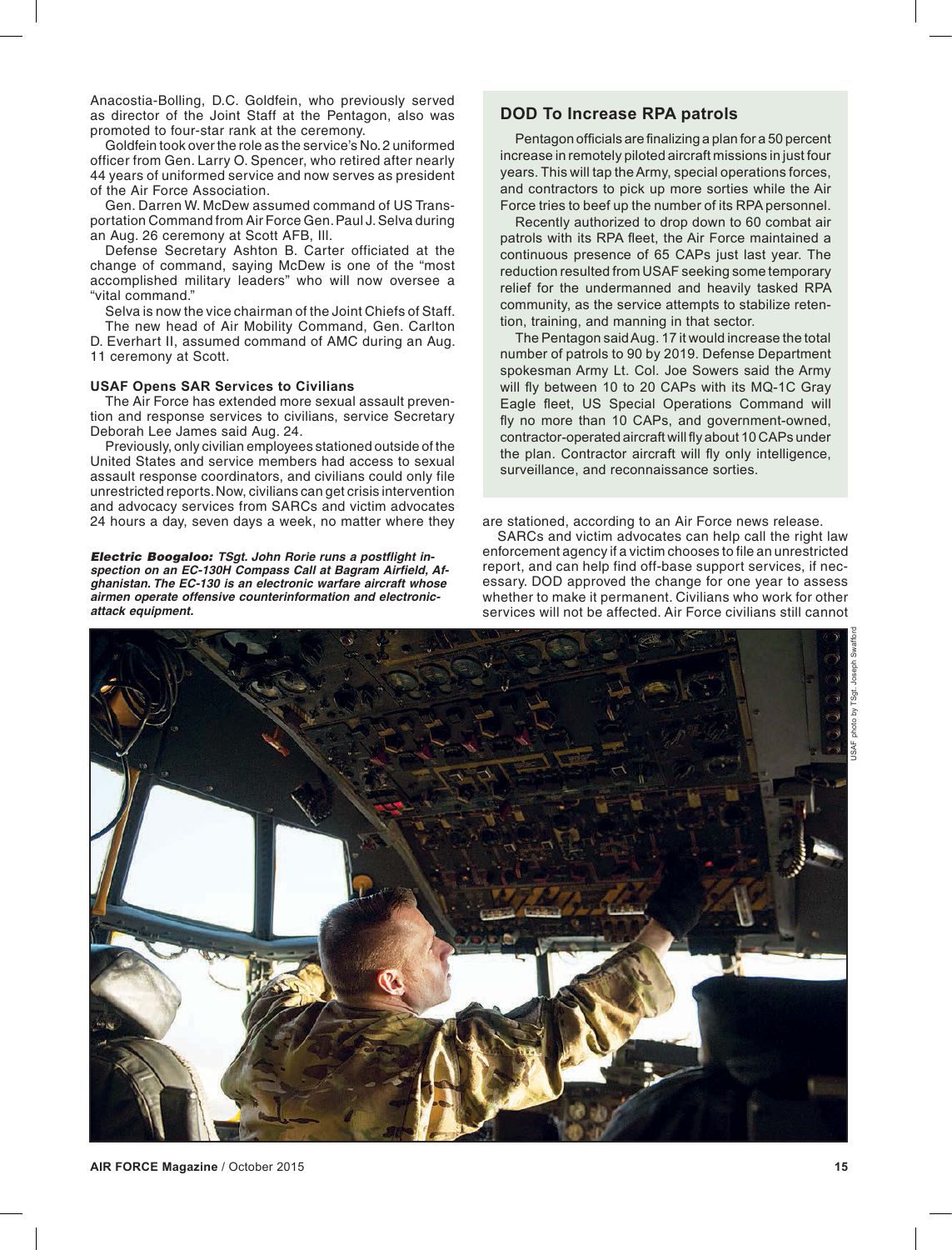

receive legal and nonemergency medical services, which are restricted by law.

### **Starter-Generator Failure Caused Reaper Crash**

A starter-generator failure caused the crash of an MQ-9A Reaper in February in the US Africa Command area of operations, according to an investigation report released Aug. 19.

The aircraft belonged to the 432nd Wing at Creech AFB, Nev., but was assigned to the 435th Air Expeditionary Wing, when it crashed. It took off at 5:30 a.m. Zulu on Feb. 4 and flew normally for about three hours before the generator exhaust fan began to malfunction and the starter-generator failed.

The crew tried to fly the aircraft back to base and turned off equipment to maximize battery life, but the startergenerator failed again and could not be restarted. Instead, they programmed the Reaper to return to base. A second crew took control of the RPA around 10:30 a.m. and saw the battery power was very low. The crew put the Reaper in a holding pattern, but the battery power was so low the aircraft could have become unstable, so the joint force air component commander ordered the crew to crash it into international waters, states the report.

### **Red Flag Falcon Fumble at Nellis**

A pair of Air Force Reserve Command F-16s from NAS-JRB Fort Worth, Texas, collided just after touching down on the runway at Nellis AFB, Nev., on Aug. 15, according to Nellis officials.

The 301st Fighter Wing pilots were flying a local familiarization sortie ahead of Exercise Red Flag 15-4, a base spokesman said.

The pilots were taken to a hospital for medical evaluation. The officials are convening an accident investigation board to probe the mishap.

*No Light in the Night: A C-17 from JB Lewis-McChord, Wash., rests on the ice at Pegasus Airfield near McMurdo Station, Antarctica, for Operation Deep Freeze. Resupplying McMurdo was limited to the six months of the year that Antarctica had sunlight, but night vision capabilities now mean pilots are able to successfully navigate to and land safely on the runway even in pitch darkness.*

### **Pegasus Planning at Air Mobility Command**

USAF built plans around the delivery of 18 Boeing-built KC-46 tankers by 2017, so any significant delays in fielding the Pegasus would have cascading effects, said US Transportation Command boss Gen. Darren W. McDew, in an interview with *Air Force Magazine.* He was at the time commander of Air Mobility Command.

 Many airmen assignments will be affected when KC-46s enter the inventory to replace old KC-135s. There are "real people at the end of that," he said. Similarly, military construction work, test activities, and training regimes are

### **Index to Advertisers**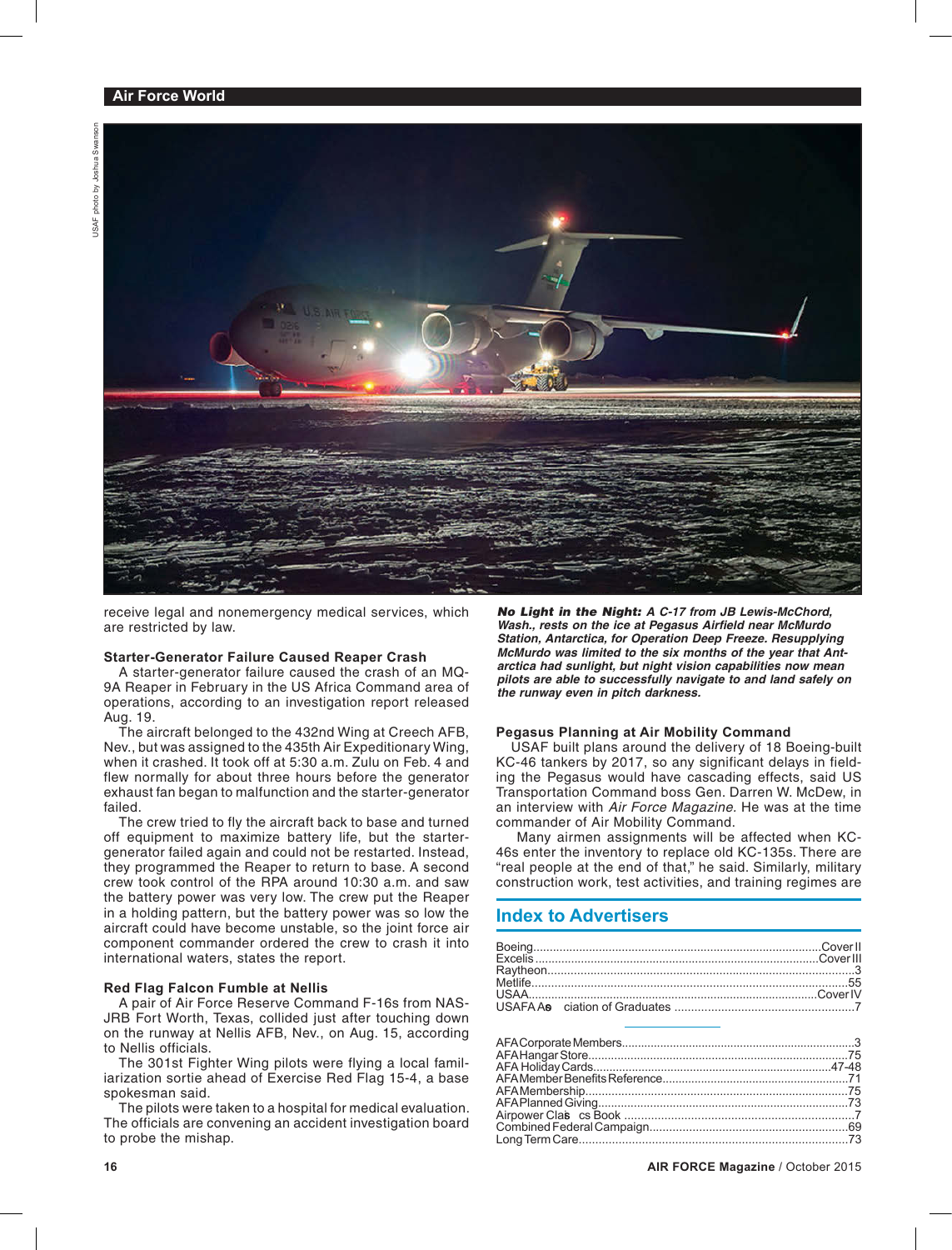### **The War on Terrorism**

### **Casualties**

By Sept. 16, six Americans had died in Operation Freedom's Sentinel in Afghanistan, and seven Americans had died in Operation Inherent Resolve in Iraq and Syria.

The total includes 12 troops and one Department of Defense civilian. Of these deaths, five were killed in action with the enemy while eight died in noncombat incidents.

There have been 52 troops wounded in action during OFS/OIR.

#### **Afghanistan To Increase Defense Spending**

Afghanistan's defense spending grew by more than 18 percent over the past four years, with further increases expected as the number of International Security Assistance Force troops decrease, according to a new independent report.

Afghanistan's defense spending grew from \$0.9 billion in 2011 to \$1.8 billion in 2015, and in 2020 is expected to reach \$3.4 billion, 11.6 percent of the country's gross domestic product, according to the report by the British think tank Strategic Defense Intelligence.

The money—used to reconstruct the country's entire military—focuses on countering threats from the Taliban and illegal drug traders, according to the report. While historically the country has focused on outfitting its military through deals negotiated by NATO, since 2014 Afghanistan has been able to buy from foreign defense manufacturers through government-to-government deals.

### **RPAs and the Hunt for ISIS**

The 432nd Wing at Creech AFB, Nev., has played a critical role in the air campaign against ISIS forces, according to an operations update.

Several wing officials, speaking on background about the role the unit's remotely piloted aircraft have played in the campaign since August 2014, note the initial phase of Operation Inherent Resolve focused on ISR gathering, then grew into proactive support of real-time operations.

Wing aircrews and assets have contributed some 4,300 sorties and employed some 1,000 weapons on targets. As of Aug. 7, a total of 10,684 targets have been struck in OIR.

all set up with the expectation that KC-46s will be available at the predicted times in the predicted quantities.

McDew called the KC-46 "vital" to AMC and the No. 1 modernization priority for the command. He said he is "a bit concerned" about Boeing's progress along the schedule, but his bigger concern is what would happen if sequestration were to return. Officials have called stable and predictable funding essential to the health of the KC-46 program.

### **Spang F-16 Crashes in Germany, Pilot Safe**

An Air Force F-16 pilot was safe after ejecting during a training flight the morning of Aug. 11 over the Bavaria region of Germany, according to 52nd Fighter Wing officials.

The pilot, assigned to the 480th Fighter Squadron at Spangdahlem AB, Germany, ejected around 9:38 a.m. local time near Engelmannreuth, Germany, while on a training flight to a range near US Army Garrison Bavaria in Grafenwoehr, Germany, according to the officials.

The pilot, who experienced nonserious injuries and underwent treatment at a local German hospital shortly after the

RPA operators use multiple avenues of communications to integrate with other in-theater assets. For example, some 400 "buddy lase" events—where RPAs use a combat laser to guide weapons on target, while another aircraft releases the weapons—were carried out by MQ-1 Predator and MQ-9 Reaper aircrews.

### **Staying Ready for ISIS**

The US has been battling ISIS terrorists through Operation Inherent Resolve for a year now, and Gen. Darren W. McDew, the commander of US Transportation Command, said he does not anticipate this fight ending anytime soon.

ISIS represents a "generational threat," McDew said in an interview with Air Force Magazine. The nation might be involved in this particular fight "for a decade or more." He said the mobility community has worked ISIS-related demands into its overall operational structure because of the global nature of Air Mobility Command, which he previously led.

"There's not an operation" going on anywhere in the world that AMC does not touch, he stated, and the comm and has the capacity to handle today's demands and the occasional surge of additional activity.

### **Afghans Have Persistent Gap in CAS, Air Support**

Afghan forces still have a "capability gap" in aviation and close air support capabilities and will require continued US assistance over the next few years, Army Brig. Gen. Wilson A. Shoffner, deputy chief of staff for communication for NATO's Resolute Support mission, said at an Aug. 13 Pentagon briefing.

While Afghan forces have held their own in battles this year, they have been much less effective when they do not coordinate with air and fire support, Shoffner said. While US and coalition activity has decreased, Afghan forces have been actively engaged against Taliban and other insurgent forces, seeing 46 percent more casualties this year compared to last.

This comes as the Afghan troops are carrying their biggest share of the war, with total coalition forces at 10 percent the amount that was there three years ago, Shoffner said.

incident, jettisoned his fuel tanks over an unpopulated area before ejecting. The F-16 was not carrying live ordnance, but was flying with six 25-pound, inert training munitions at the time of the crash.

The 52nd Fighter Wing at Spangdahlem canceled flying operations for 24 hours following the mishap. The crash is under investigation.

#### **ACC Unveils 2015 Strategic Plan**

Air Combat Command boss Gen. Herbert J. "Hawk" Carlisle unveiled ACC's newest command strategy Aug. 10, entitled "Securing the High Ground." It lays out how ACC will modernize and transform the US Air Force combat forces to better meet 21st century threats and challenges.

The document outlines Carlisle's priorities for his tenure as ACC commander, he said in statement, and will provide a "roadmap to ensure the Combat Air Force can provide unmatched air dominance for our nation now and into the foreseeable future."

As it prepares the force for future fights, it must invest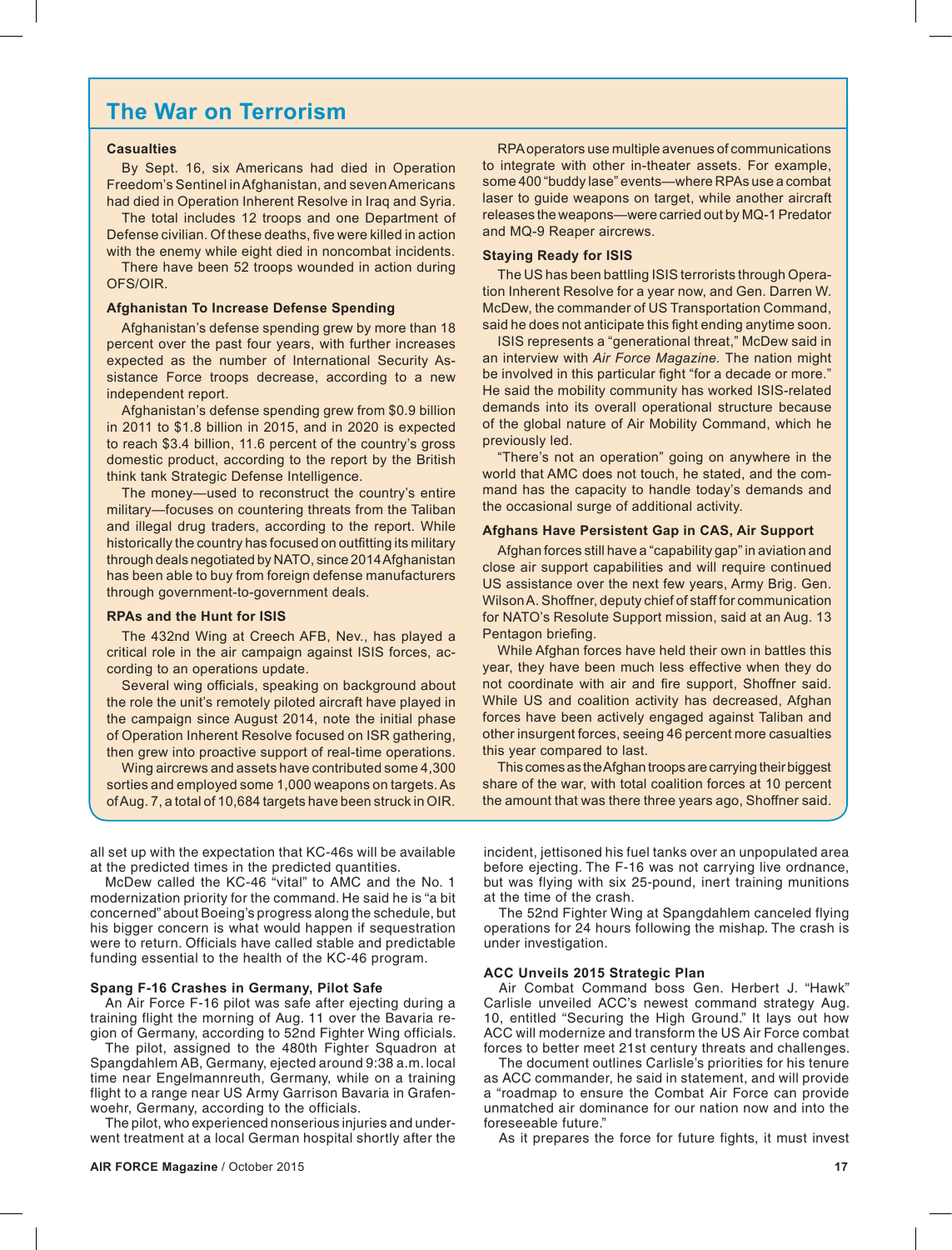### **Air Force World**

and continue to refine practices such as live, virtual, and constructive training, which joins up live-fly events with computer simulations, and to invest in science and technology research, because it could generate leap-forward capabilities and concepts, the strategy states.

### **Rivet Joint Fire Findings**

During initial takeoff from Offutt AFB, Neb., on April 30, a leak in the high-pressure oxygen system in the rear cabin of an RC-135V Rivet Joint assigned to the 343rd Reconnaissance Squadron, led to a fire that burned a hole through the aircraft's upper fuselage, according to an Air Force investigation.

The pilot aborted the mission and evacuated the aircraft as fire crews arrived. The fire occurred during a training mission and burned through the rear galley area of the aircraft, damaging both the aircraft's structure and its control and mission systems. Repair costs are estimated at \$62.4 million, according to the accident investigation board findings.

Depot maintenance personnel from L3 Communications failed to properly tighten a retaining nut connecting a metal oxygen tube to a fitting above the galley, causing the oxygen leak. This led to a "highly flammable oxygen-rich environment that ignited." The fire then melted the retaining nut, leading the tubing to detach. This fed more oxygen into the fire, causing "severe damage" to the galley area. Four crew members received treatment for minor smoke inhalation.

#### **New Boss at 14th Air Force**

Lt. Gen. David J. Buck took command of Air Force Space Command's 14th Air Force (Air Forces Strategic), and the Joint Functional Component for space, US Strategic Command, at Vandenberg AFB, Calif., on Aug. 14, according to a

*Look Out Below: An Alaska ANG C-17 drops a Humvee fitted with a parachute over JB Elmendorf-Richardson, Alaska, during Pacific Airlift Rally. Pacific Air Forces hosts the biennial military aircraft symposium for nations in the Indo-Asia-Pacific region. PAR uses a humanitarian disaster relief scenario to train participating nations in interoperability and to advance airlift issues specific to the region.*

### **SASC Leaders Blast LRS-B Estimate Errors**

The chairman and ranking member of the Senate Armed Services Committee have requested a series of reports and assessments from the Air Force on the cost estimates and projections regarding the Long-Range Strike Bomber (LRS-B), following the revision of a recent DOD report on the program's long-term cost.

In an Aug. 26 letter to Defense Secretary Ashton B. Carter, SASC Chair Sen. John McCain (R-Ariz.) and Sen. Jack Reed (D-R.I.) criticized DOD for "significant errors" in the program's long-term cost estimates, given to Congress as part of an annual report.

The report details the Pentagon's 10-year nuclear weapons spending and listed the 10-vear estimate for the LRS-B program as \$58.4 billion, a figure USAF leadership has since said was in error. The service revised that number down to \$41.7 billion, noting it includes research and development, test, operation, and support, but not overhead.

The letter also requests amended reports for the congressional defense committees, with corrected information, detailed accounting of the elements used to estimate the 10-year projections, an explanation for the decrease, and how the corrected costs were calculated, among other assessments of the program.

news release. Buck assumed command from Lt. Gen. John W. "Jay" Raymond, who is the Air Force's new deputy chief of staff for operations.

#### **JSTARS Successor Finalists Picked**

Boeing, Lockheed Martin, and Northrop Grumman are the finalists in the hunt to replace the E-8C Joint Surveillance



USAF photo by SSgt. Edward Eagerton

JSAF photo by SSgt. Edward Eagertor